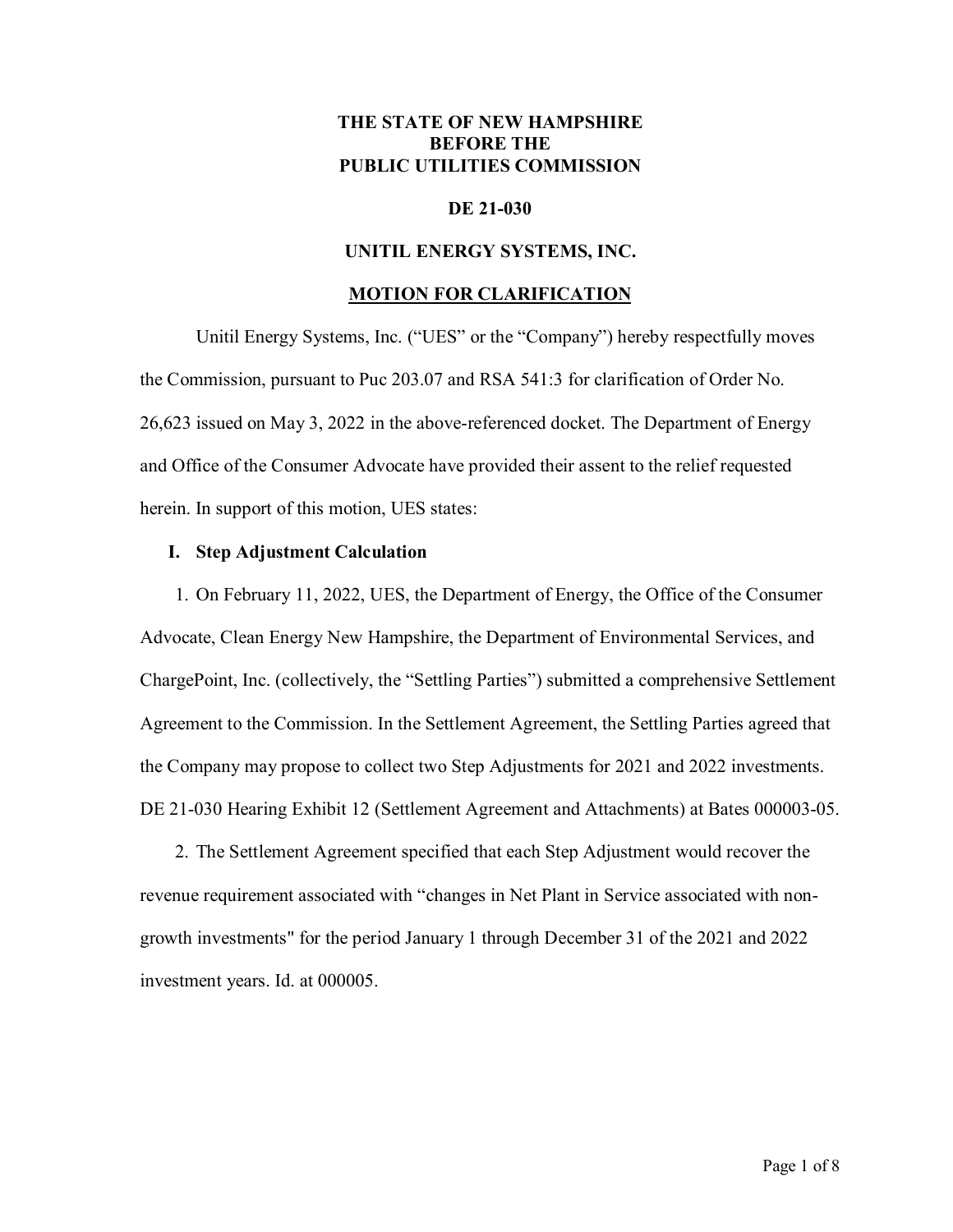3. Section 5 of the Settlement Agreement provides definitions, a schedule, and certain

structural components of the proposed Step Adjustments. Id. at 000008-11. Subsection 5.1

includes, among other definitions, the following:

Accumulated Depreciation is the cumulative net credit balance arising from the provision of depreciation expense, cost of removal, salvage, and retirements.

Change in Net Plant is the change in Ending Net Utility Plant from one Investment Year to the next, which accounts for Plant Additions as well as Accumulated Depreciation.

Change in Non-Growth Net Plant is the Change in Net Plant multiplied by the Percent of Non-Growth Net Plant.

Ending Net Utility Plant is the "per books" utility Plant Additions for plant in service after Accumulated Depreciation is deducted. . . . .

Percent of Non-Growth Net Plant is the ratio of non-growth capital additions to total capital additions in the Investment Year as determined by the Company.

Plant Additions are the capitalized costs of plant placed in service, after retirements, as recorded on the Company's books during the Investment Year.

Id. at 000008-09.

4. In Order No. 26,623, the Commission approved the definitions provided in

Subsection 5.1, as well as all other subsections of Section 5, with one exception. Unitil

Energy Systems, Inc., Order No. 26,623 at 25 (May 3, 2022). The Commission changed the

definition of "Change in Non-Growth Net Plant" (Subsection 5.3) as follows: "[a]s discussed

at hearing, the Company should subtract the actual Growth  $\text{Net}$  Plant<sup>[1](#page-1-0)</sup> figure from the Total

Change in Net Plant figure to calculate the actual Change in Non-Growth Net Plant Figure."

Id. (emphasis added) (citing Tr. P.M. at 4-7).

<span id="page-1-0"></span><sup>&</sup>lt;sup>1</sup> "Growth Net Plant" is not defined in the Settlement Agreement.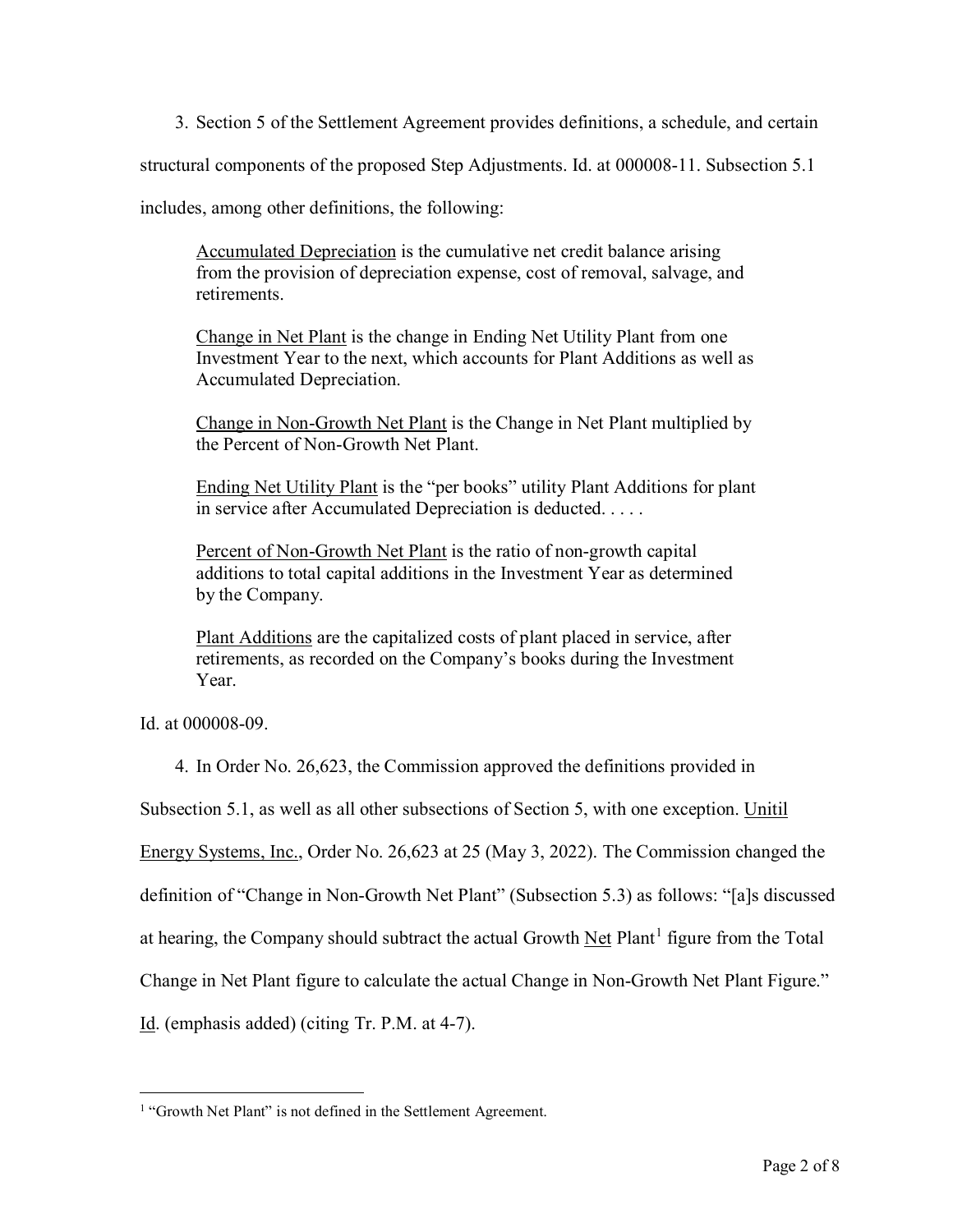5. In the section of the transcript from the May 3, 2022 hearing cited by the Commission in Order No. 26,623, Special Commissioner Ross asked the following:

I'm referencing the Settlement Attachment 02, Page 1 of 5. So, this is Exhibit 12, Attachment 02. And I'm looking at Line 12, which is the "Non-Growth Percentage Change in Net Plant." And what we were hoping you could provide us with is the total net plant, which is growth, and the total plant, so that we can subtract the growth from the total to get the total non-growth, as opposed to doing this by percentages.

DE 21-030 Tr. P.M. at 4:17 – 5:2 (emphasis added) (May 3, 2022).

6. It is clear from the Commission's directive in Order 26,623 and the excerpt from the May 3, 2022 Transcript that the Commission intended to determine the Change in Non-Growth Net Plant by subtracting the change in Growth Net Plant from the Change in Net Plant rather than by multiplying the Change in Net Plant by the Percent of Non-Growth Net Plant.

7. In Footnote 8 on page 25 states: "Settlement Attachment 2, Page 1 of 5, Line 12 Non-Growth % Change in Net Plant should be replaced with actual growth in plant (see Settlement Attachment 3 & Settlement Attachment 4) and be deducted from Change in Net Plant (Line 11) to calculate Non-Growth Change in Net Plant (Line 13)." Order No. 26,623 at 25 n.8. This calculation, as stated, is inconsistent with the Commission's directive in the main text of page 25, and inconsistent with the Settlement Agreement, because it requires the subtraction of "actual growth in plant," i.e., growth-related Plant Additions without Accumulated Depreciation, from Change in Net Plant. This would not result in the Change in Non-Growth Net Plant, and thus would lead to an inaccurate and significantly understated revenue requirement.

8. The Company believes that the Commission intended Footnote 8 to require that "growth net plant" (or "Growth Change in Net Plant" to be consistent with lines 1 and 13 on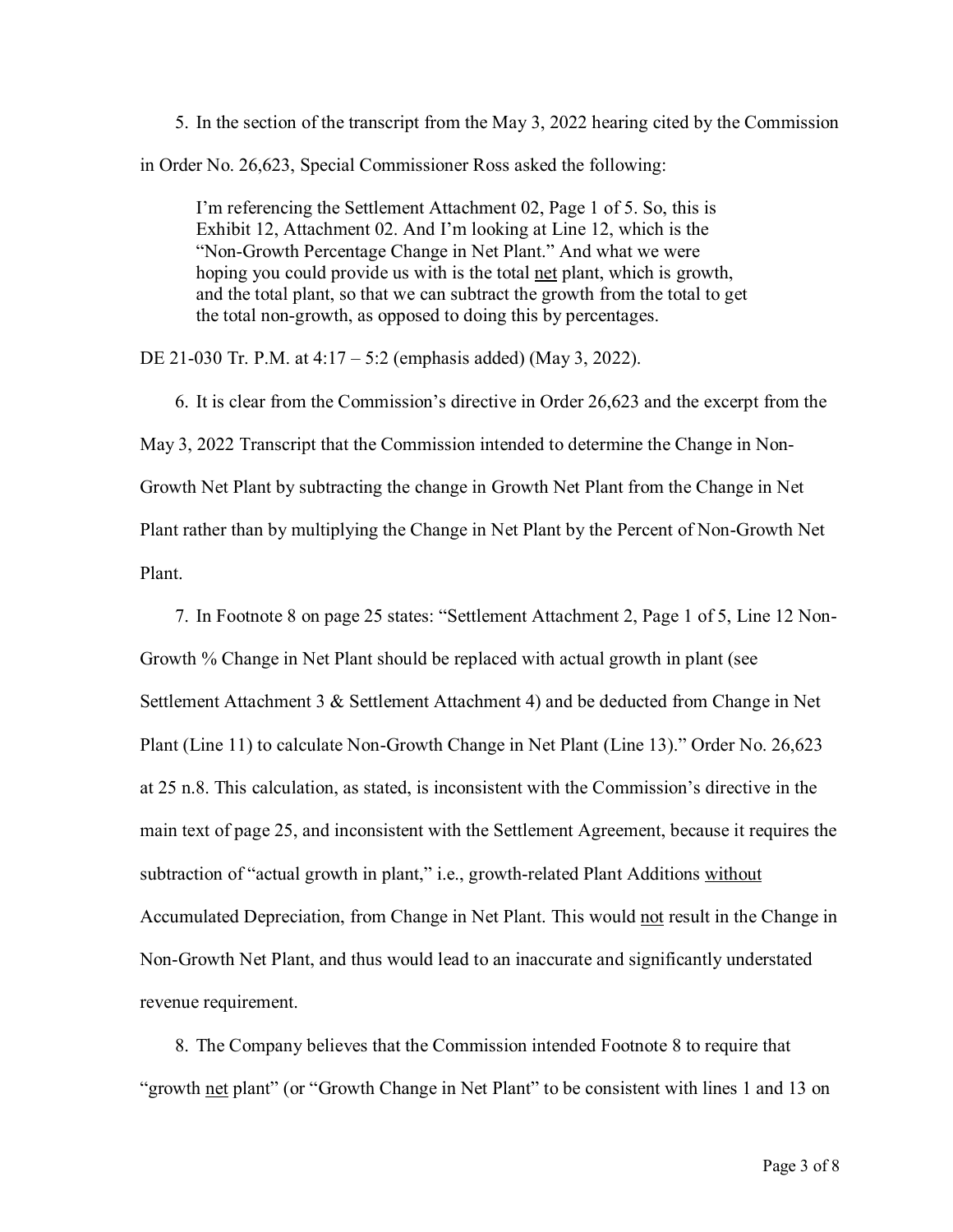Settlement Attachment 02, page 1 of 5 (Hearing Exhibit 12 Bates 000135)) rather than "actual growth plant," be deducted from Change in Net Plant to calculate Non-Growth Change in Net Plant. This would be an internally consistent calculation in that all numbers are net numbers that account for Accumulated Depreciation, and would be consistent with the main text of Order No. 26,263, the Commission's questioning at hearing, and the Settlement Agreement.

9. Settlement Attachments 3 and 4 show actual Plant Additions, categorized as No-Growth (NG) or Growth (G), not net Plant Additions. Hearing Exhibit 12 at 000140 – 149. To derive net plant additions, the Company must also factor in Accumulated Depreciation for Non-Growth and Growth projects. However, the Company's plant accounting system does not account for depreciation expense and retirements on an allocated basis between Non-Growth and Growth Plant Additions. To separately determine the respective changes in Non-Growth Net Plant and Growth Net Plant in the 2021 or 2022 Investment Year in the manner contemplated by Order No. 26,623, the Company must allocate the total amount of depreciation expense and retirements based on the ratio of Non-Growth and Growth related Plant Additions in the Investment Year (24% Growth and 76% Non-Growth for the 2021 Investment Year).

10. On May 12, 2022, the Company submitted revised schedules in support of its request for a Step Adjustment associated with Investment Year 2021 Plant Additions to comply with Commission Orders No. 26,623 and 26,625 (clarifying the approved annual revenue requirement) in docket DE 22-026. Revised Schedule CGKS-1 shows the allocation of cost of removal and salvage between Non-Growth and Growth Plant Additions. Revised Schedule CGKS-5 shows actual Non-Growth and Growth related Plant Additions and actual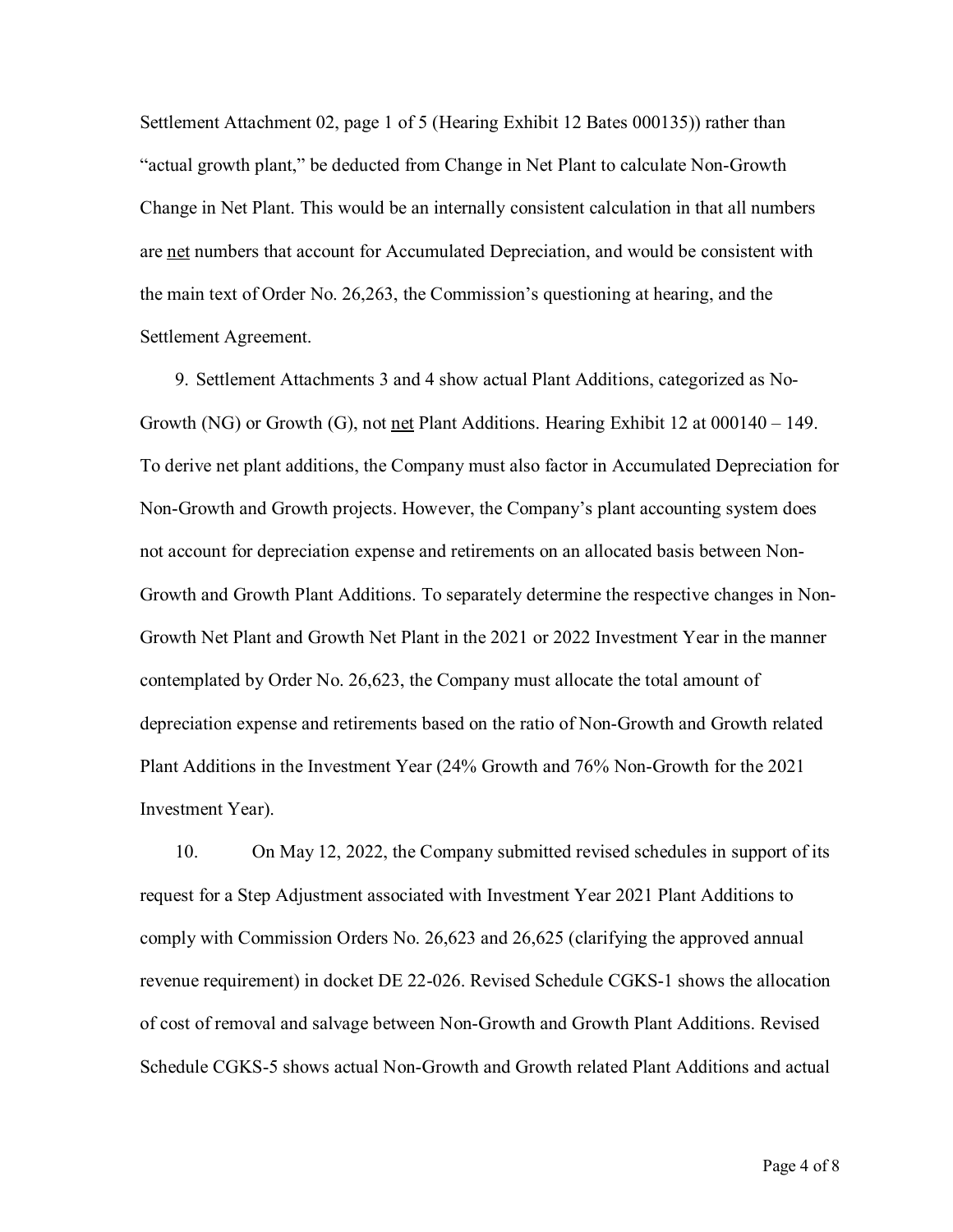cost of removal, salvage, and transfers. This schedule also shows depreciation expense (line 6) and retirements (lines 3 and 7) allocated between Non-Growth and Growth Plant Additions based upon the percentage split provided in Revised Schedule CGKS-1 (24% Growth and 76% Non-Growth). Copies of Revised Scheduled CGKS-1 and CGKS-5 are attached to this Motion for illustrative purposes.

11. Based on the foregoing explanation and the attachments to this Motion, Unitil requests that the Commission clarify Footnote 8 on page 25 of Order No. 26,623 to state "Settlement Attachment 2, Page 1 of 5, Line 12 Non-Growth % Change in Net Plant should be replaced with Growth Change in Net Plant and be deducted from Change in Net Plant (Line 11) to calculate Non-Growth Change in Net Plant (Line 13)."

#### **b. Effective Date of Recoupement**

12. Among other things, Order No 26,623 authorizes Unitil to begin recovery of its revenue requirement in rates effective with service rendered on and after June 1, 2022, "to be reconciled to temporary rates approved in Order No. 26,484 over a one-year period, from June 1, 2022, through May 31, 2023, consistent with the Settlement Agreement." Order No. 26,623 at 32.

13. The Settlement Agreement (Section 10, Subsection 10.1) states that the Company shall recover the recoupment amount (i.e., the difference between distribution revenue at temporary rates and permanent rates) "over one year within Schedule EDC through the External Delivery Charge, a uniform rate per kWh, in the Company's next scheduled EDC rate change effective August 1, 2022." Hearing Exhibit 12 at Bates 000018.

14. Recovering the recoupment amount through the External Delivery Charge in the manner described in the Settlement Agreement is administratively efficient and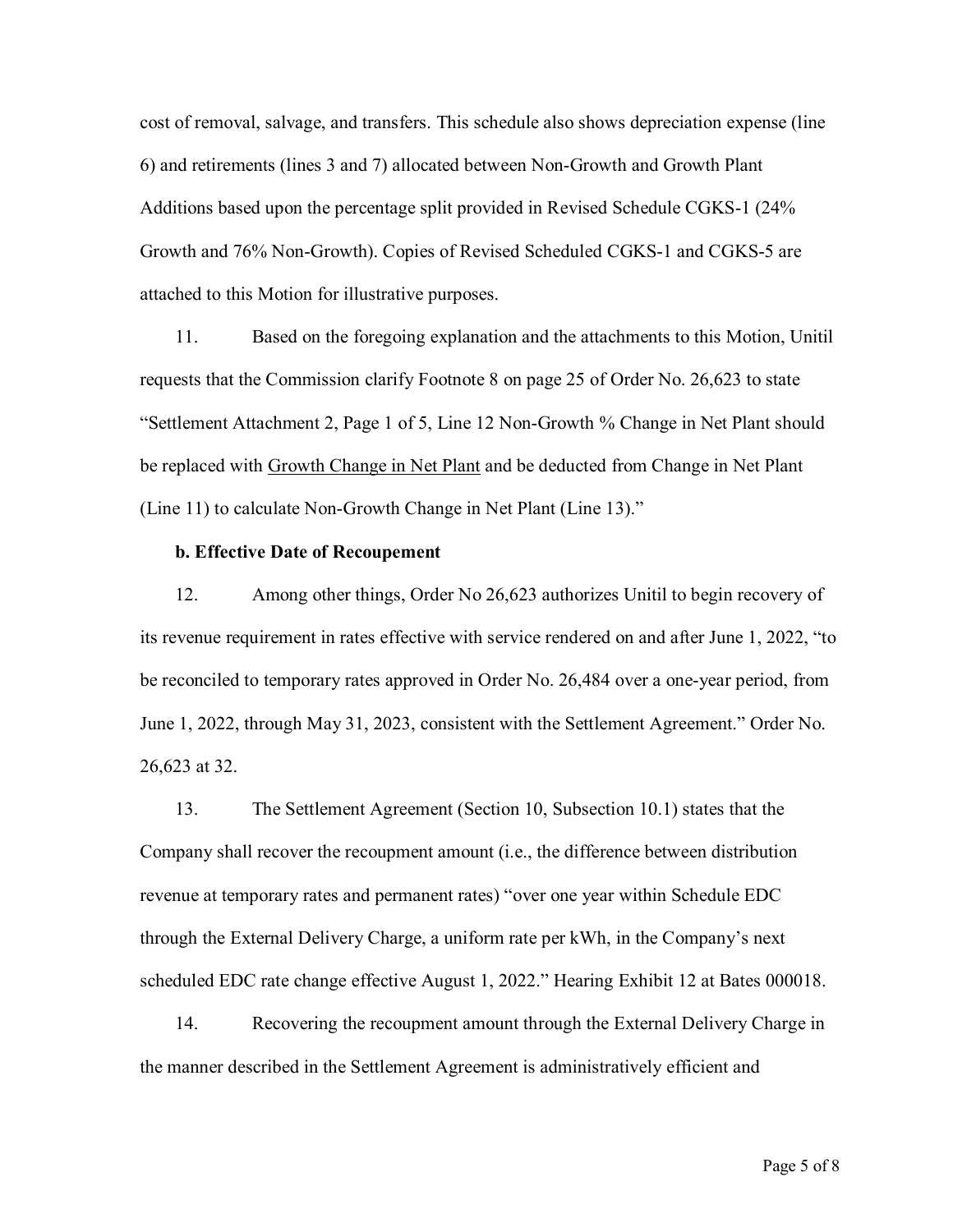minimizes the number of rate changes experienced by customers. The Company therefore respectfully requests that the Commission clarify Order No. 26,623 to state that permanent rates shall be "reconciled to temporary rates approved in Order No. 26,484 over a one-year period, from **August 1, 2022**, through **July 31, 2023**, consistent with the Settlement Agreement."

15. UES contacted the DOE and OCA in advance of filing this motion, and they assent to the relief requested herein.

WHEREFORE, UES respectfully requests that the Commission:

A. Clarify Footnote 8 on page 25 of Order No. 26,623 to state "Settlement Attachment 2, Page 1 of 5, Line 12 Non-Growth % Change in Net Plant should be replaced with Growth Change in Net Plant and be deducted from Change in Net Plant (Line 11) to calculate Non-Growth Change in Net Plant (Line 13)";

B. Clarify the second ordering clause in Order No. 26,623 to state that permanent rates shall be "reconciled to temporary rates approved in Order No. 26,484 over a one-year period, from **August 1, 2022**, through **July 31, 2023**, consistent with the Settlement Agreement"; and

C. Grant such further relief as may be just and appropriate.

[Signature Page to Follow]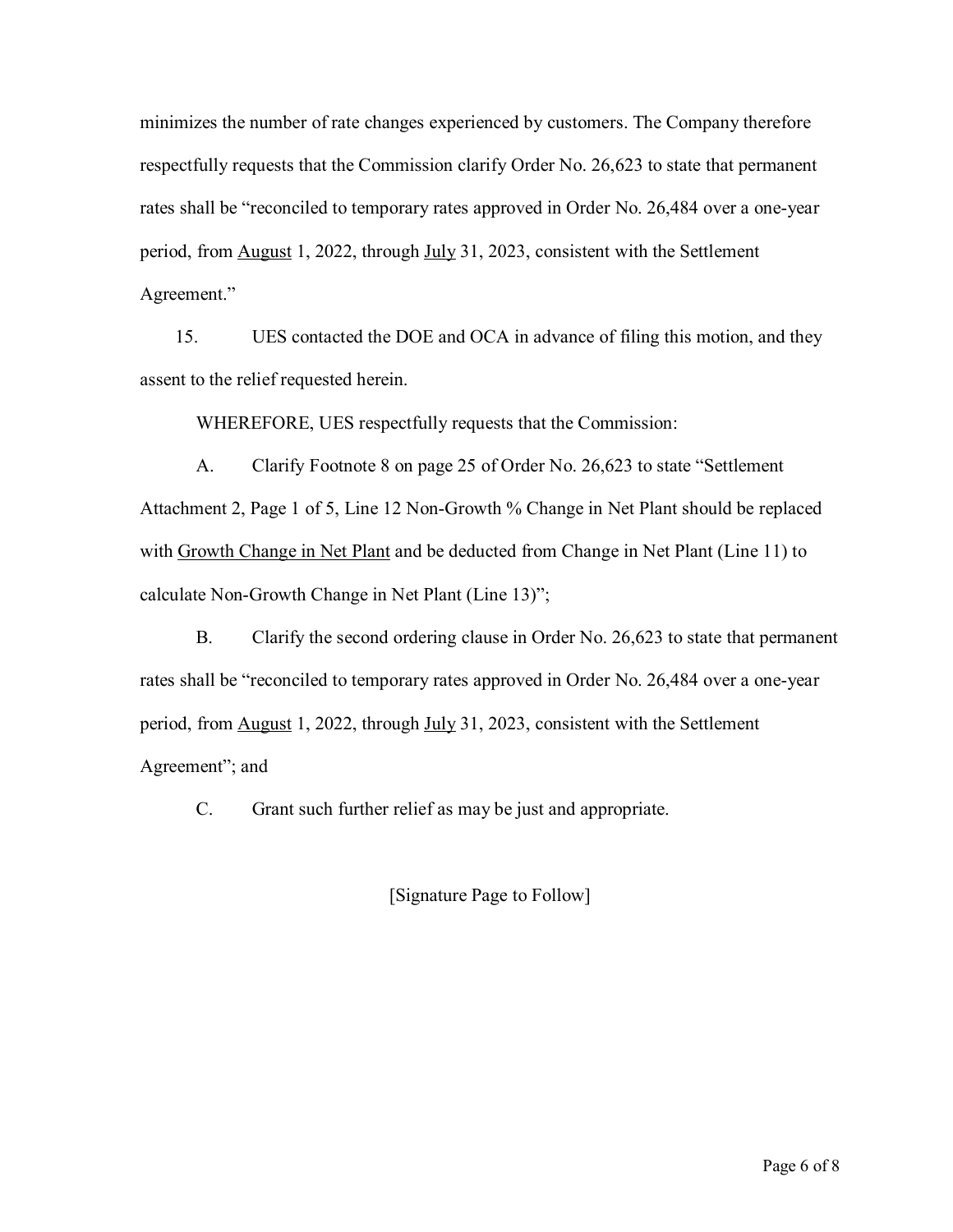Respectfully submitted

UNITIL ENERGY SYSTEMS, INC.

By its Attorney:

V

Patrick H. Taylor Chief Regulatory Counsel Unitil Service Corp. 6 Liberty Lane West Hampton, NH 03842-1720 Telephone: 603-773-6544 E-mail: [taylorp@unitil.com](mailto:taylorp@unitil.com)

Dated: May 25, 2022